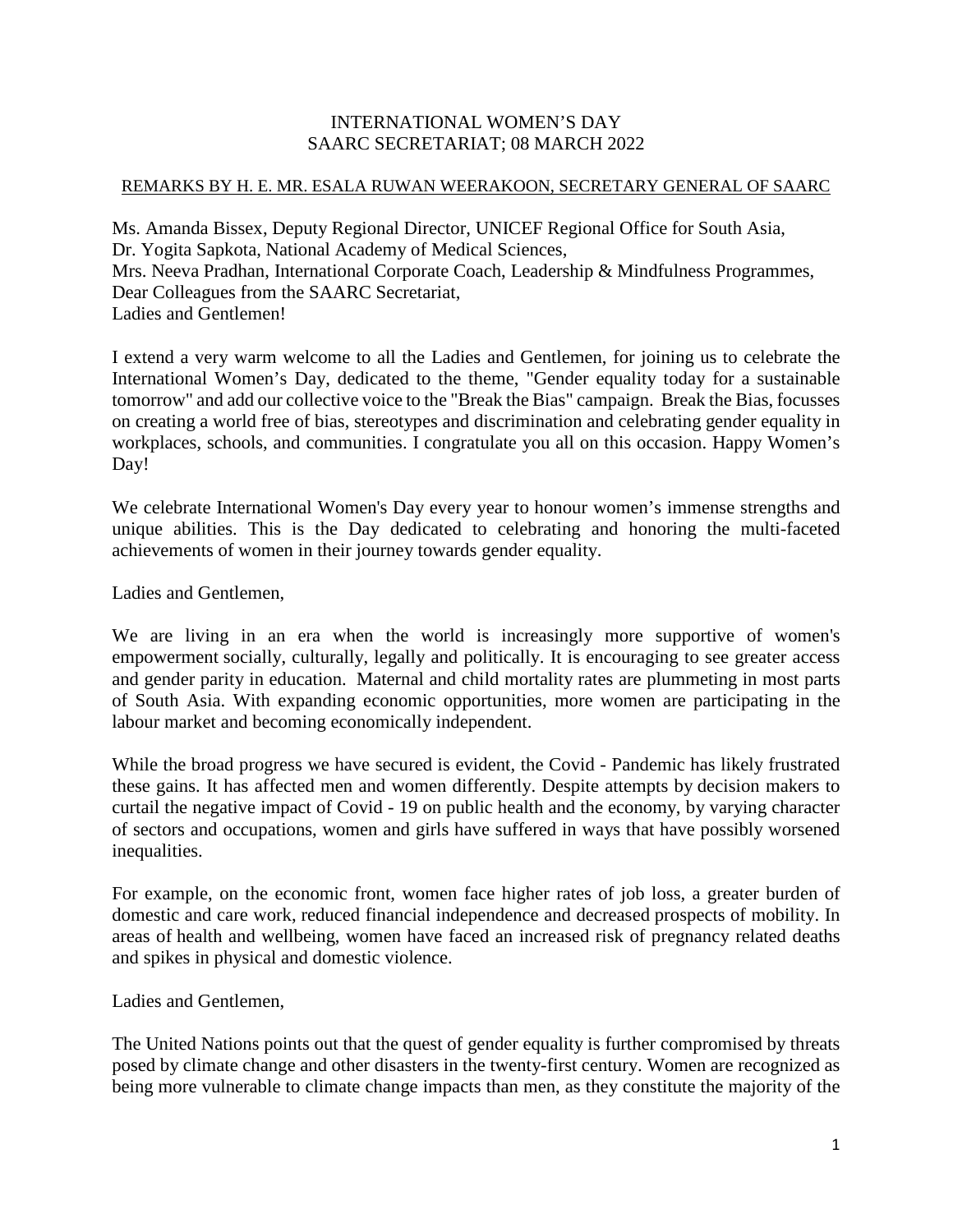world's poor and are more dependent on natural resources, which climate change threatens the most.

At the same time, women and girls are often inspirational change agents. They can be effective leaders for climate adaptation and mitigation. They are involved in sustainability initiatives around the world, and their participation results in more effective climate action. Continuing to examine the opportunities, as well as the constraints, to empower women and girls to have a voice and be equal players in decision-making related to climate change is essential for sustainable development and greater gender equality. Without a viable road map towards gender equality, a sustainable future with equitable opportunities for all, become a nonstarter.

Ladies and Gentlemen,

SAARC attaches high priority to empowering women and promoting gender equality. The SAARC Leaders have time and again underscored the importance of promoting gender equality during successive SAARC Summits, which culminated in the adoption of the SAARC Social Charter, incorporating a broad range of targets to be achieved across the region in poverty eradication, population stabilization, empowerment of women, youth mobilization, human resource development, promotion of health and nutrition, and protection of children.

Another important regional instrument is the SAARC Convention on Combating the Crime of Trafficking in Women and Children for Prostitution, which was signed in January 2002. The Convention provides a legal framework for the protection of women and children. A Regional Task Force has been formed to monitor and facilitate the implementation of this Convention.

The mechanism of the Ministerial Meetings on Women, assisted by the Technical Committee of Women, Youth and Children, is another important mechanism that provides policy directives in taking forward SAARC's agenda in empowering women.

As a result of these intra-regional initiatives, all the SAARC countries have evolved as societies where issues pertaining to women empowerment and gender equality are duly reflected in their constitutions, legislations, mechanisms and structures to ensure active engagement of women in social, economic and political spheres.

According to a World Bank Report released on 1st March, several countries in the region have made steady progress in closing gaps between men and women, with Nepal topping the list of eight countries, in the Women, Business and Law 2022 Index. I take this opportunity to pay a tribute to the women of Nepal for this admirable feat.

Distinguished Ladies in particular; you are here to celebrate your achievements. It is an apt occasion for you to rejoice the contributions you have made, as role models, to your home, neighborhood, society, country and the world. Please continue your good work to put "women first" in all that you do.

Let us all, "Break The Bias" to bring women into the mainstream of national and international development. As your partners, we are willing to support you in all that you do in the service of humanity and in securing a more equal future for all.